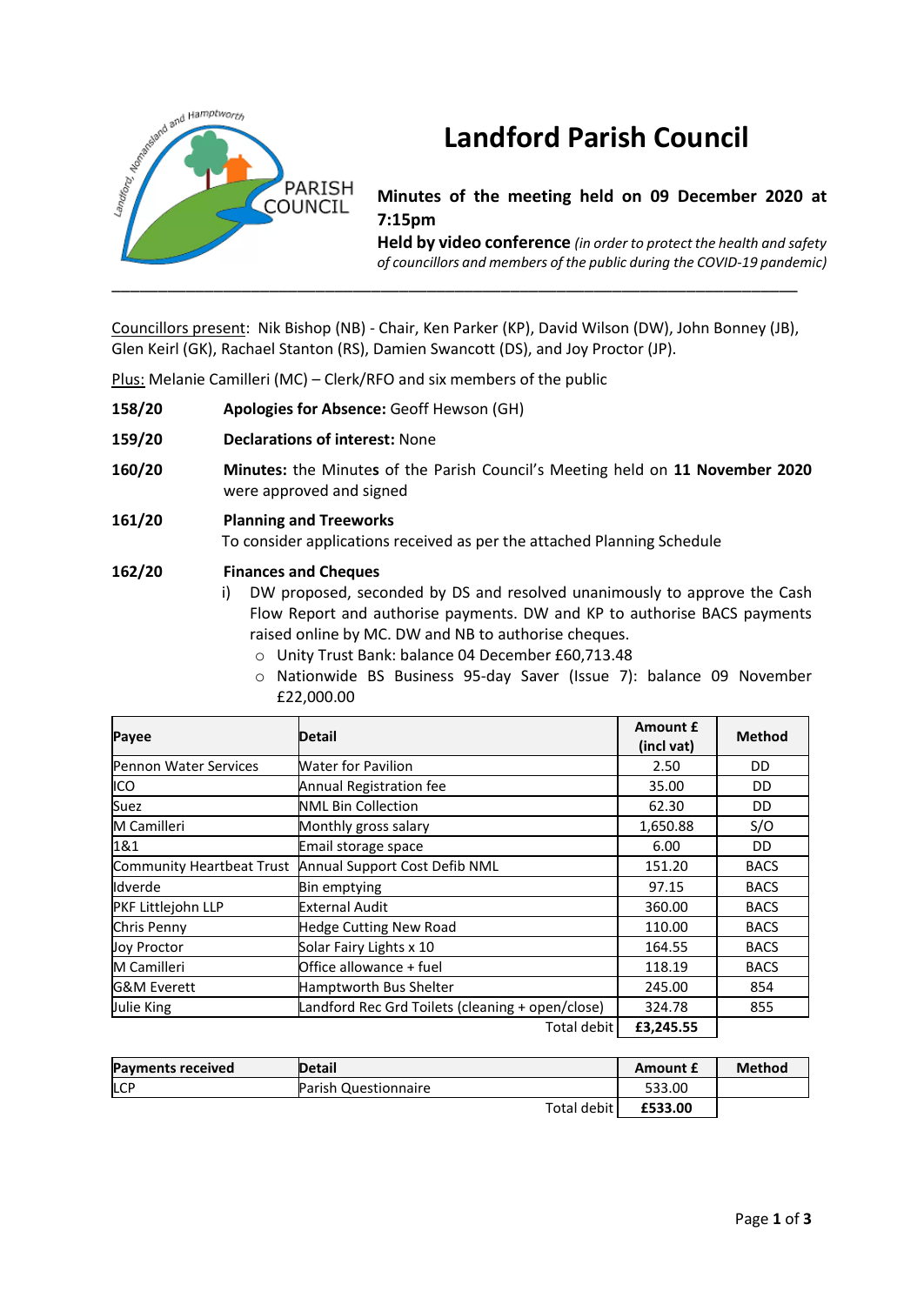ii) The Councillors considered Mr Fraser's (Green Hill Farm Campsite) offer to make a financial donation to purchase a SID for New Road.

The councillors wish to thank Mr Fraser for his generous offer but the purchase of a SID at the A36 end of New Road is already well underway.

It was resolved by a majority to suggest Mr Fraser approaches LCP instead to donate a SID for an alternative site (as LCP manage Speedwatch and the SIDS on behalf of the local community).

iii) DW proposed, seconded by JP and unanimously resolved that the 2021/22 budget presented with a Precept of £48K be approved. MC to notify Wiltshire Council.

# **163/20 Audit 2020/21**

- i) Results: MC reported that the external auditors PKF Littlejohn have concluded the audit stating *On the basis of our review of Sections 1 and 2 of the Annual Governance and Accountability Return (AGAR), in our opinion the information in Sections 1 and 2 of the AGAR is in accordance with Proper Practices and no other matters have come to our attention giving cause for concern that relevant legislation and regulatory requirements have not been met.*
- ii) MC will now complete the *Notice of Conclusion of Audit* for publication on website

# **164/20 Youth Steering Group**

i) DS presented the Child Protection and Safeguarding Polices and proposed that they be adopted by the Parish Council. This was seconded by NB and unanimously resolved.

## **165/20 Emergency Plan**

- i) DS was appointed as the owner of the Emergency Plan.
- ii) DS will review, update, and circulate the plan

## **166/20 Transfer of Clubhouse, Skatepark, and Tennis Courts from NSA to 360**

- i) MC reported that Sport England has issued the necessary legal documentation to 360 for completion (Deed of Adherence and Form of Legal Charge) reflecting the Sport England financial Award Agreement and all covenants therein are transferred to 360.
- ii) Next steps: MC to establish position regarding transfer of legal title of assets as well as sourcing the production of a 2-year Lease Agreement between LPC (as landowner/landlord) and 360 as Lessee. Scope to cover Clubhouse, Skatepark, Tennis Courts, and use of Playingfield.

#### **167/20 To receive Councillors' Reports**

**KP:** Reported that LCP have received the completed Parish Questionnaires (66% response rate) and will be collating and analysing results over the coming weeks. **JP:** Reported that all Xmas Fairy Lights are up. All agreed they look splendid. **DW:** Requested that MC approach Chris Penny to cut the hedge at the children's area of the Landford Rec Children's Play Park.

#### **168/20 To receive a report from Councillor Leo Randall (Wiltshire Council)**

Cllr Randall reported that he will not be standing for election in May 2021 as he has decided to retire. Cllr JP expressed her thanks for his invaluable contribution as LPC's Wiltshire Council/NFNPA over the past 20 years. This was echoed by all.